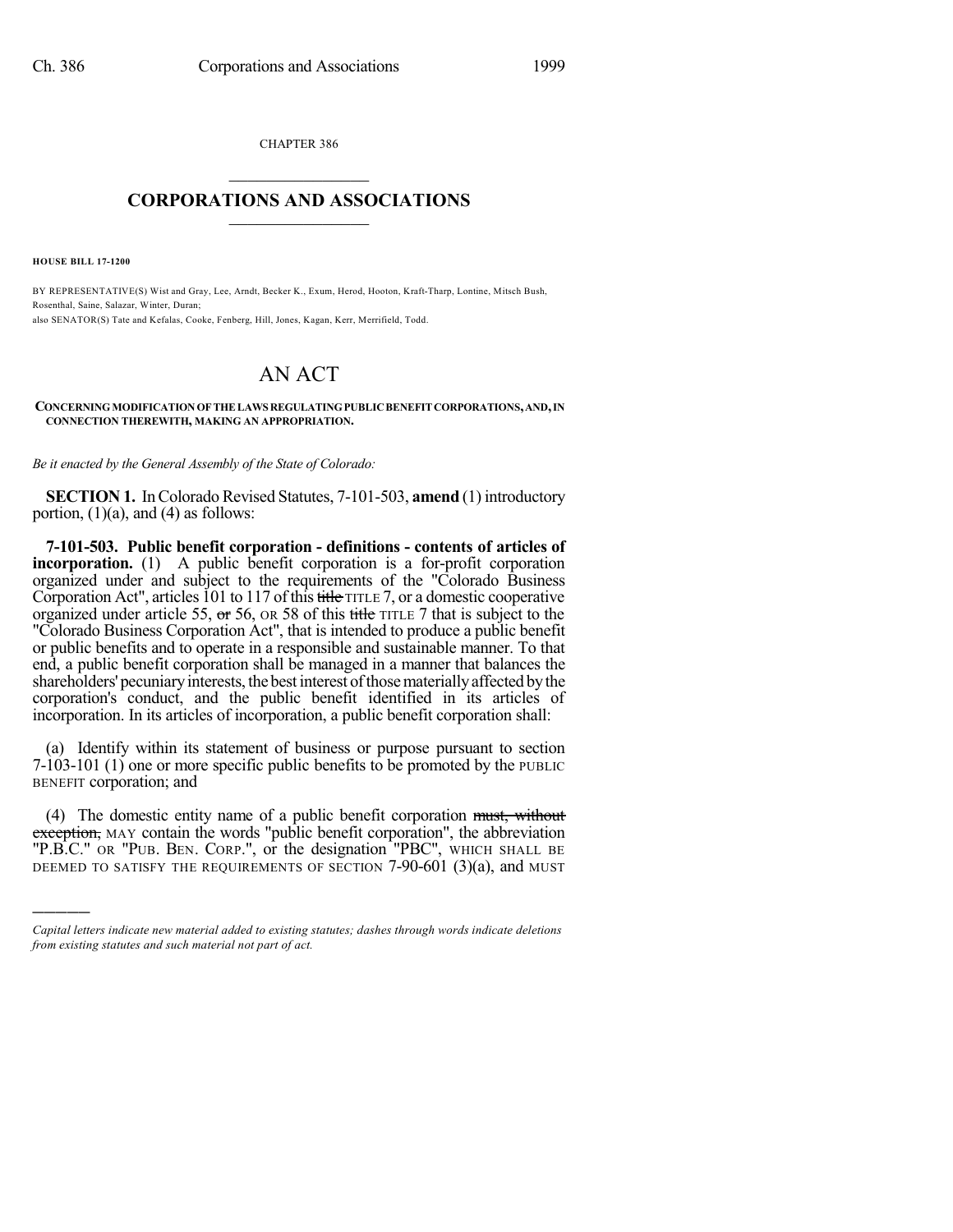otherwise satisfy the requirements of section 7-102-102 (1)(a). IF THE NAME DOES NOT CONTAIN THE LANGUAGE SPECIFIED IN THIS SUBSECTION (4), THE PUBLIC BENEFIT CORPORATION SHALL, BEFORE ISSUING UNISSUED SHARES OF STOCK OR DISPOSING OF TREASURY SHARES, PROVIDE NOTICE TO ANY PERSON TO WHOM THE STOCK IS ISSUED OR WHO ACQUIRES THE TREASURY SHARES THAT IT IS A PUBLIC BENEFIT CORPORATION; EXCEPT THAT THE NOTICE NEED NOT BE PROVIDED IF THE ISSUANCE OR DISPOSAL IS PURSUANT TO AN OFFERING REGISTERED UNDER THE FEDERAL "SECURITIES ACT OF 1933", 15 U.S.C. SEC. 77a ET SEQ., AS AMENDED, OR IF, AT THE TIME OF ISSUANCE OR DISPOSAL, THE PUBLIC BENEFIT CORPORATION HAS A CLASS OF SECURITIES THAT IS REGISTERED UNDER THE FEDERAL "SECURITIES EXCHANGE ACT OF 1934", 15 U.S.C. SEC. 78b ET SEQ., AS AMENDED.

**SECTION 2.** In Colorado Revised Statutes, 7-101-504, **amend** (2), (4)(b), and  $(4)(c)$ ; and **add**  $(4)(d)$  as follows:

**7-101-504. Certain amendments and mergers - votes required - dissenter's rights.** (2) The restrictions of this section do not apply before the corporation has received payment for any of its capital stock. In the case of a domestic cooperative formed under article 55, or 56, OR 58 of this title TITLE 7 that is subject to the "Colorado Business Corporation Act", articles 101 to 117 of this title TITLE 7, an action described in subsection (1) OR (4) of this section must be approved by vote or consent of the holders of every class or series of equity interest in the entity that are entitled to vote on the action by at least two-thirds of the votes or consents that all of those holders are entitled to cast on the action.

(4) Notwithstanding any other provision of this part 5, a corporation that is a public benefit corporation shall not, without the approval of two-thirds of the outstanding shares of each class of shares of the corporation of which there are outstanding shares, whether voting or nonvoting:

(b) Convert into another domestic or foreign entity that is not a public benefit corporation or similar entity; or

(c) Merge with or into another entity if, AS A RESULT OF THE MERGER, THE SHARES IN THE PUBLIC BENEFIT CORPORATION WOULD BECOME,BE CONVERTED INTO, OR BE EXCHANGED FOR THE RIGHT TO RECEIVE:

## (I) CASH;

(I) (II) As a result of the merger, the shares in such corporation would become, be converted into, or be exchanged for the right to receive Shares or other equity interests in a domestic or foreign corporation that is not a public benefit corporation or similar entity; and OR

**(II)** (III) SHARES OR OTHER EQUITY INTERESTS IN A DOMESTIC OR FOREIGN PUBLIC BENEFIT CORPORATION OR SIMILAR ENTITY, the articles of incorporation or similar governing instrument of the domestic or foreign corporation that is not a public benefit corporation or similar entity WHICH do not contain the identical provisions identifying the public benefit pursuant to section 7-101-503 (1); OR

(d) SELL, LEASE, EXCHANGE, OR OTHERWISE DISPOSE OF ALL, OR SUBSTANTIALLY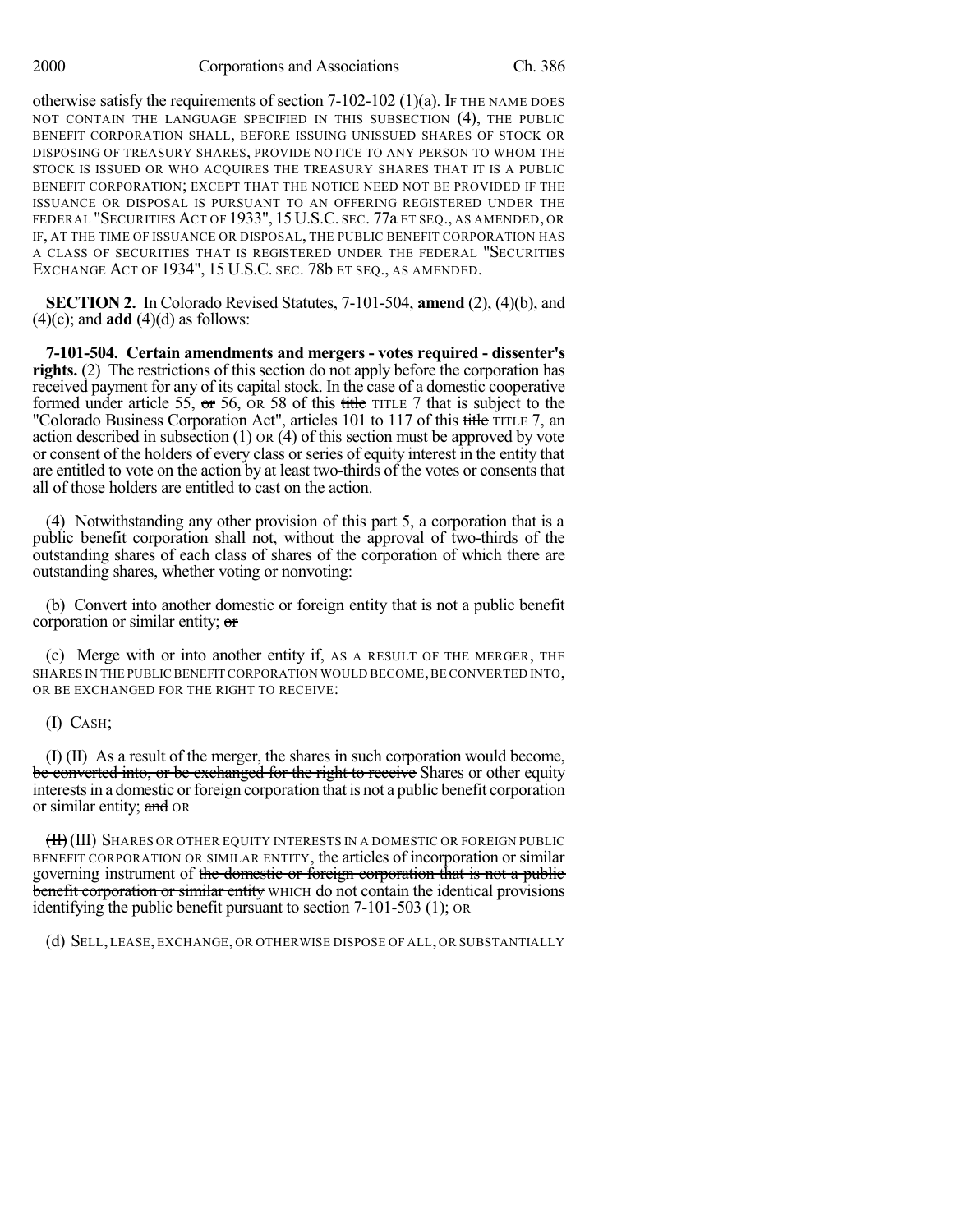ALL,OFTHE PROPERTY OF THE PUBLIC BENEFIT CORPORATION IN A TRANSACTION FOR WHICH A SHAREHOLDER VOTE IS REQUIRED UNDER SECTION 7-112-102 (1).

**SECTION 3.** In Colorado Revised Statutes, 7-101-506, **amend** (3) as follows:

**7-101-506. Duties of directors.** (3) The articles of incorporation of a public benefit corporation may include a provision that a disinterested director's failure to satisfy this section does not, for the purposes of section 7-108-401 OR 7-108-402 or article 109 of this title TITLE 7, constitute an act or omission not in good faith or a breach of the duty of loyalty.

**SECTION 4.** In Colorado Revised Statutes, 7-101-507, **amend** (1)(a) as follows:

**7-101-507. Benefit report - definition.** (1) A public benefit corporation shall prepare an annual report that includes:

(a) A narrative description of:

(I) The waysin which the public benefit corporation promoted the public benefit identified in the articles of incorporation and the best interests of those materially affected by the PUBLIC BENEFIT corporation's conduct;

(II) Any circumstances that have hindered the public benefit corporation's promotion of the identified public benefit and the best interests of those materially affected by the PUBLIC BENEFIT corporation's conduct; and

(III) The process and rationale forselecting or changing the third-party standard used to prepare the benefit report COMPLETE THE ASSESSMENT PURSUANT TO SUBSECTION  $(1)(b)$  OF THIS SECTION; and

**SECTION 5.** In Colorado Revised Statutes, **amend** 7-101-509 as follows:

**7-101-509. No effect on other corporations.** (1) EXCEPT AS PROVIDED IN SECTION 7-101-504:

(a) THE EXISTENCE OF A PROVISION OF THIS PART 5 DOES NOT OF ITSELF CREATE AN IMPLICATION THAT A CONTRARY OR DIFFERENT RULE OF LAW IS OR WOULD BE APPLICABLE TO A CORPORATION OR OTHER ENTITY THAT IS NOT A PUBLIC BENEFIT CORPORATION.

(b) This part 5 does not affect a statute or rule of law that applies to a corporation that is not a public benefit corporation. except as provided in section  $7-101-504$ .

**SECTION 6.** In Colorado Revised Statutes, 7-90-601, **add** (3)(h) as follows:

**7-90-601. Entity name.** (3) In addition to the requirements of subsection (2) of this section:

(h) THE WORDS OR ABBREVIATIONS "PUBLIC BENEFIT CORPORATION", "P.B.C.", "PBC", AND "PUB. BEN. CORP." MAY BE USED IN AN ENTITY NAME ONLY BY CORPORATIONS AND COOPERATIVES THAT ARE ORGANIZED AS PUBLIC BENEFIT